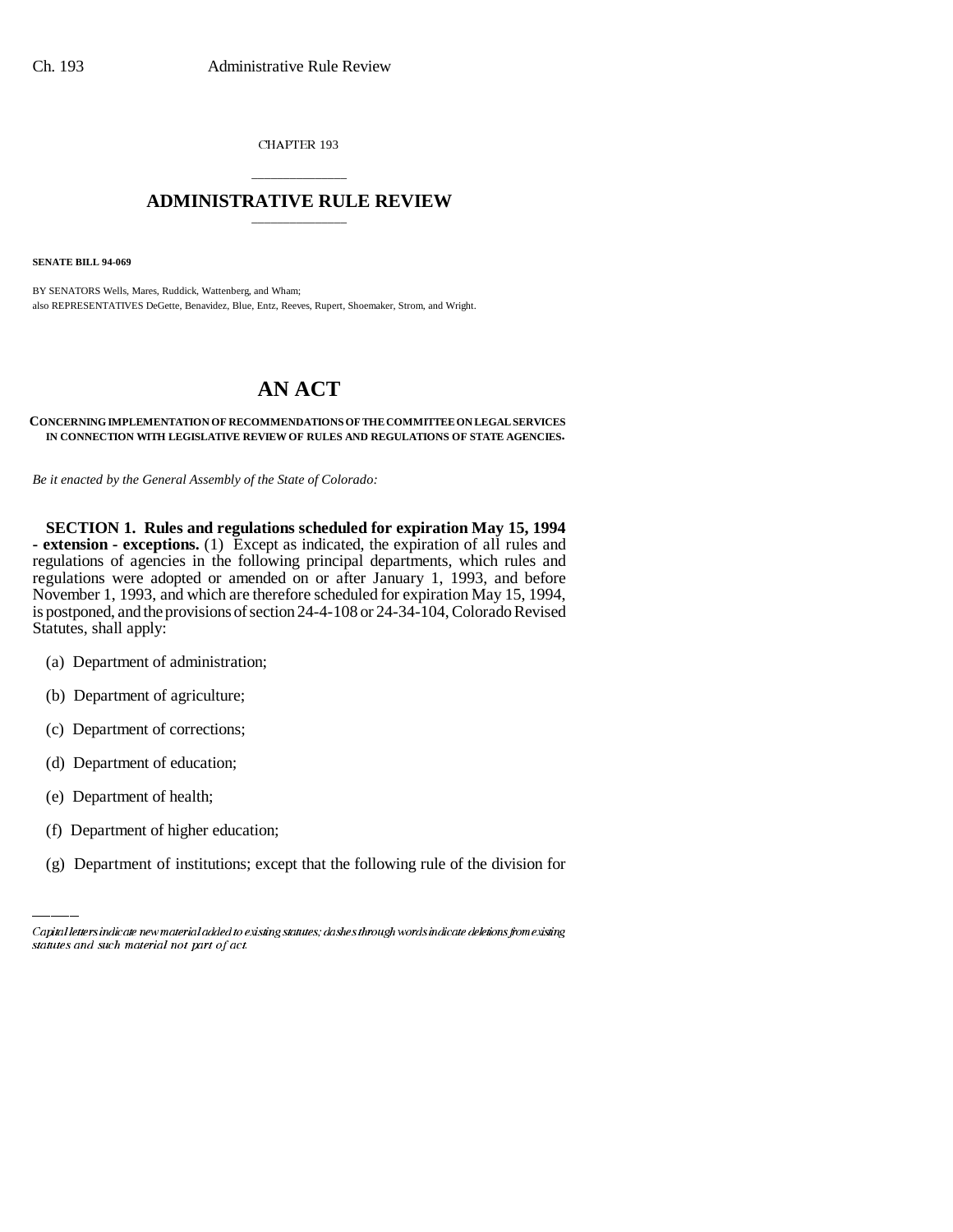developmental disabilities is not extended: Rule 6.3.1, concerning the protection of certain rights for individuals (2 CCR 503-1);

(h) Department of labor and employment;

- (i) Department of law;
- (j) Department of local affairs;
- (k) Department of natural resources;
- (l) Department of personnel;

(m) Department of public safety; except that the following rules are not extended: Subsections A and B of the "Motor Vehicle Out-of-Service Criteria" section of the rules and regulations concerning minimum standards for the operation of commercial vehicles (8 CCR 1507-1);

(n) Department of regulatory agencies;

(o) Department of revenue; except that the following rules of the motor vehicle division concerning payment of specific ownership tax on special mobile equipment rentals are not extended: The first paragraph of the requirements section of the rules regarding the number of days a vehicle must be rented to qualify for the two percent program, the seventh paragraph of the requirements section of the rules regarding the expiration of decals on mobile machinery and self-propelled machinery, and the fourteenth paragraph of the requirements section of the rules regarding the requirement that out-of-state companies have branch offices in Colorado (1 CCR  $204-14$ :

(p) Department of social services; except that the following rules are not extended:

(I) Rule 8.059.17, concerning the process for resident grievances and appeals of discharges or transfers initiated by nursing facilities (10 CCR 2505-10);

(II) Rule 8.401.182 A., concerning definitions of mental illness and rule 8.415.20 C.1.b., concerning responsibility and documentation in recording resident's chart (10 CCR 2505-10);

(III) Rule 8.501.200, concerning home and community-based services limiting payment to family (10 CCR 2505-10);

(IV) Rule 8.506.2 C. 4. a. 1), concerning application when all five slots are filled, and rule 8.506.2 C. 4. b. 2), concerning assignment of an applicant to a reserved program when the applicant would remain in an institution to retain medical eligibility, of the medical assistance rules of the state board of social services concerning the disabled children care program (10 CCR 2505-10);

(V) Rule B-4010.3, concerning federal and county and state requirements, of the rules of the state board of social services concerning the food stamp program (10 CCR 2506-1);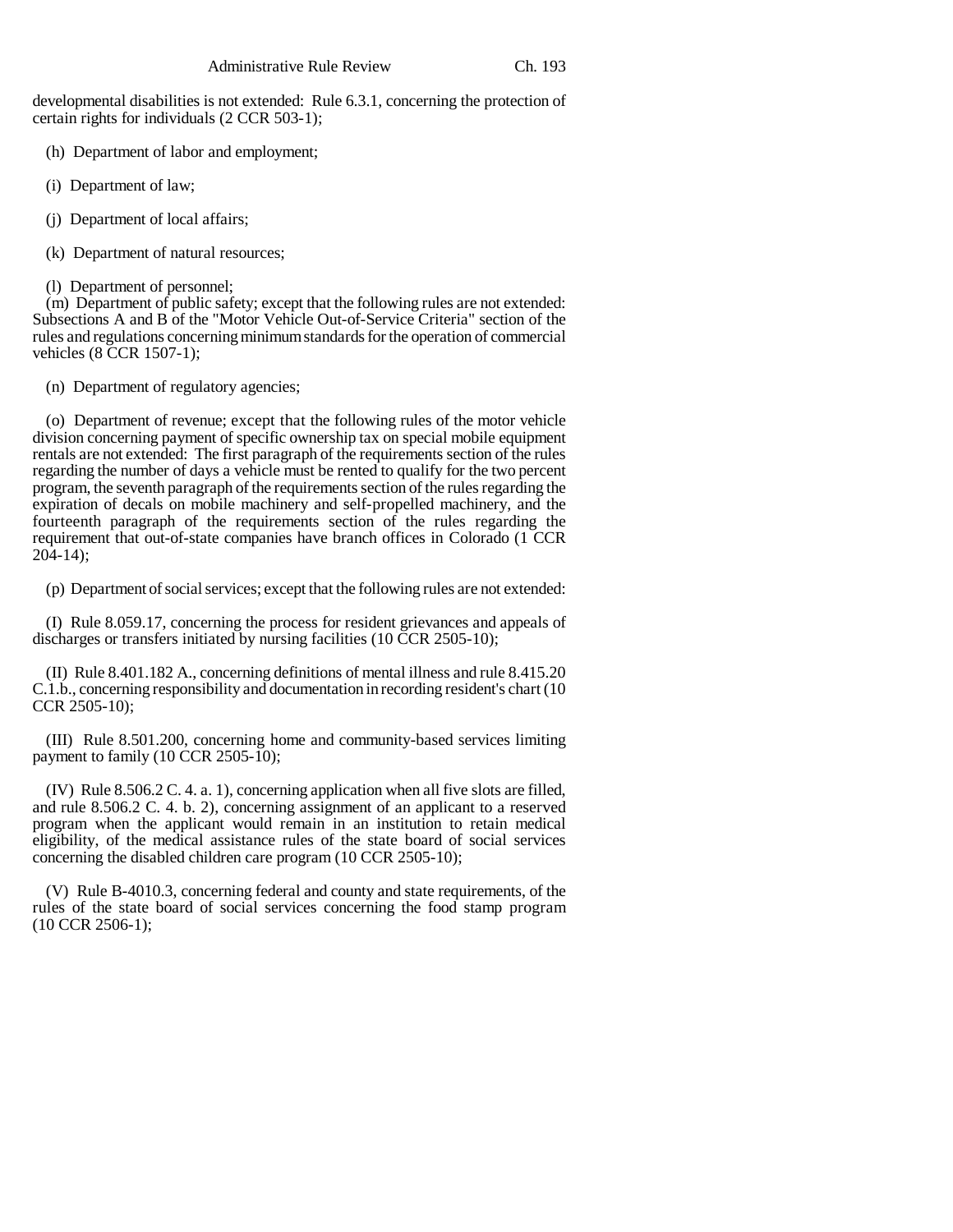## Ch. 193 Administrative Rule Review

(VI) Rules 7.504.53 J. and 7.505.5 B., concerning county responsibility when a child is returned to the home, of the rules of the state board of social services concerning child welfare services (12 CCR 2509-6);

(VII) Rules 7.701.34 G. and 7.701.34 H., concerning licensing sanctions against persons who have been convicted or entered a deferred judgment for certain felonies, of the rules of the state board of social services concerning program area VII (12 CCR 2509-8);

(q) Department of state;

(r) Department of transportation.

(2) The expiration of all rules and regulations of the public employees' retirement association, which rules and regulations were adopted or amended on or after January 1, 1993, and before November 1, 1993, and which are therefore scheduled for expiration May 15, 1994, is postponed.

(3) The expiration of the following rules of the hazardous waste commission, department of health, concerning wood preserving, which rules were adopted or amended on or after January 1, 1993, and before November 1, 1993, and which are therefore scheduled to expire May 15, 1994, is postponed until November 1, 1994:

(I) Section 261.35 (b) (2) (iii) (A) and (b) (2) (iii) (B), concerning analytical requirements of equipment cleaning (6 CCR 1007-3); and

(II) Section 264.190 (a), concerning applicability of tank systems used to store or treat hazardous waste which contains no free liquids (6 CCR 1007-3).

(4) The expiration of the following rules of the motor vehicle division, department of revenue, concerning enforcement and hearing procedures for violations of title or registration regulations, which rules were adopted or amended on or after January 1, 1993, and before November 1, 1993, and which are therefore scheduled to expire May 15, 1994, is postponed until January 1, 1995: The third paragraph of the requirements section of the rules, regarding service of notices and orders, and the eighth paragraph of the requirements section of the rules, regarding the finding of facts and the issuance of orders by hearing officers (1 CCR 204-14).

(5) (a) The expiration of the following rules and regulations of the department of personnel, which rules and regulations were adopted or amended on or after January 1, 1987, and before January 1, 1988, and which were extended until June 1, 1994, in House Bill 93-1131, chapter 200, Session Laws of Colorado 1993, is postponed until May 15, 1996:

(I) R12-1-24, concerning job group (4 CCR 801-1);

(II) P11-2-4, concerning selective referral (4 CCR 801-2);

(III) P12-1-8 (f), (f)(1), and (f)(2), concerning promotional examination announcements (4 CCR 801-2);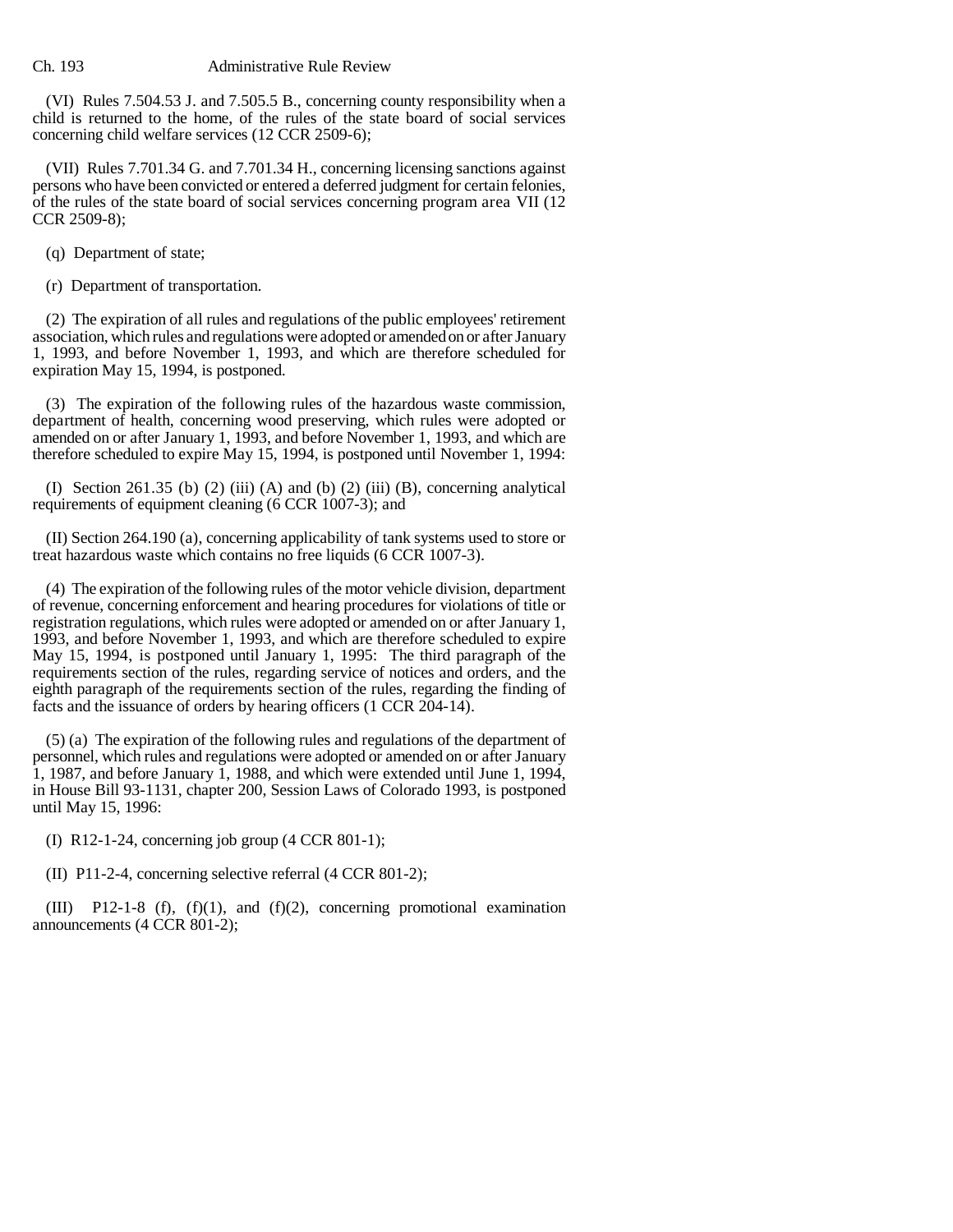(IV) P11-2-1, concerning protected classes, P11-2-2, concerning workforce availability and utilization analysis, and P11-2-3, concerning affirmative action plan (4 CCR 801-2).

(b) The expiration of the following rules and regulations of the department of personnel, which rules and regulations were adopted or amended on or after January 1, 1992, and before January 1, 1993, and which were extended until June 1, 1994, in House Bill 93-1131, chapter 200, Session Laws of Colorado 1993, is postponed until May 15, 1996:

(I) Policy 11-1, concerning discrimination prohibited (4 CCR 801-1);

(II) R11-1-1, concerning appeals and grievances (4 CCR 801-1);

(III) R11-1-2, concerning guidelines and standards (4 CCR 801-1);

(IV) R11-1-3, concerning sexual harassment (4 CCR 801-1);

(V) R11-1-4, concerning reasonable accommodation for persons with a disability (4 CCR 801-1);

(VI) R11-1-5, concerning remedies (4 CCR 801-1);

(VII) Policy 11-2 (A), concerning affirmative action being the commitment of state government (4 CCR 801-1);

(VIII) Policy 11-2 (B), concerning implementing the affirmative action policy of the state  $(4 \text{ CCR } 801-1);$ 

(IX) Policy 11-2 (C), concerning persons with disabilities (4 CCR 801-1);

(X) R11-2-1, concerning affirmative action plan (4 CCR 801-1);

(XI) R11-2-2, concerning recruitment program (4 CCR 801-1);

(XII) R11-2-3, concerning trainees and interns (4 CCR 801-1);

(XIII) R11-2-4, concerning promotional examinations (4 CCR 801-1);

(XIV) R11-2-5, concerning director's review of examination (4 CCR 801-1);

(XV) R11-2-6, concerning selective referral (4 CCR 801-1);

(XVI) R11-2-7, concerning considerations in making appointments (4 CCR 801-1);

(XVII) R11-2-8, concerning determination of underutilization (4 CCR 801-1);

(XVIII) R11-2-9, concerning complaints regarding administration (4 CCR 801-1);

(XIX) R11-2-10, concerning affirmative action referral (4 CCR 801-1);